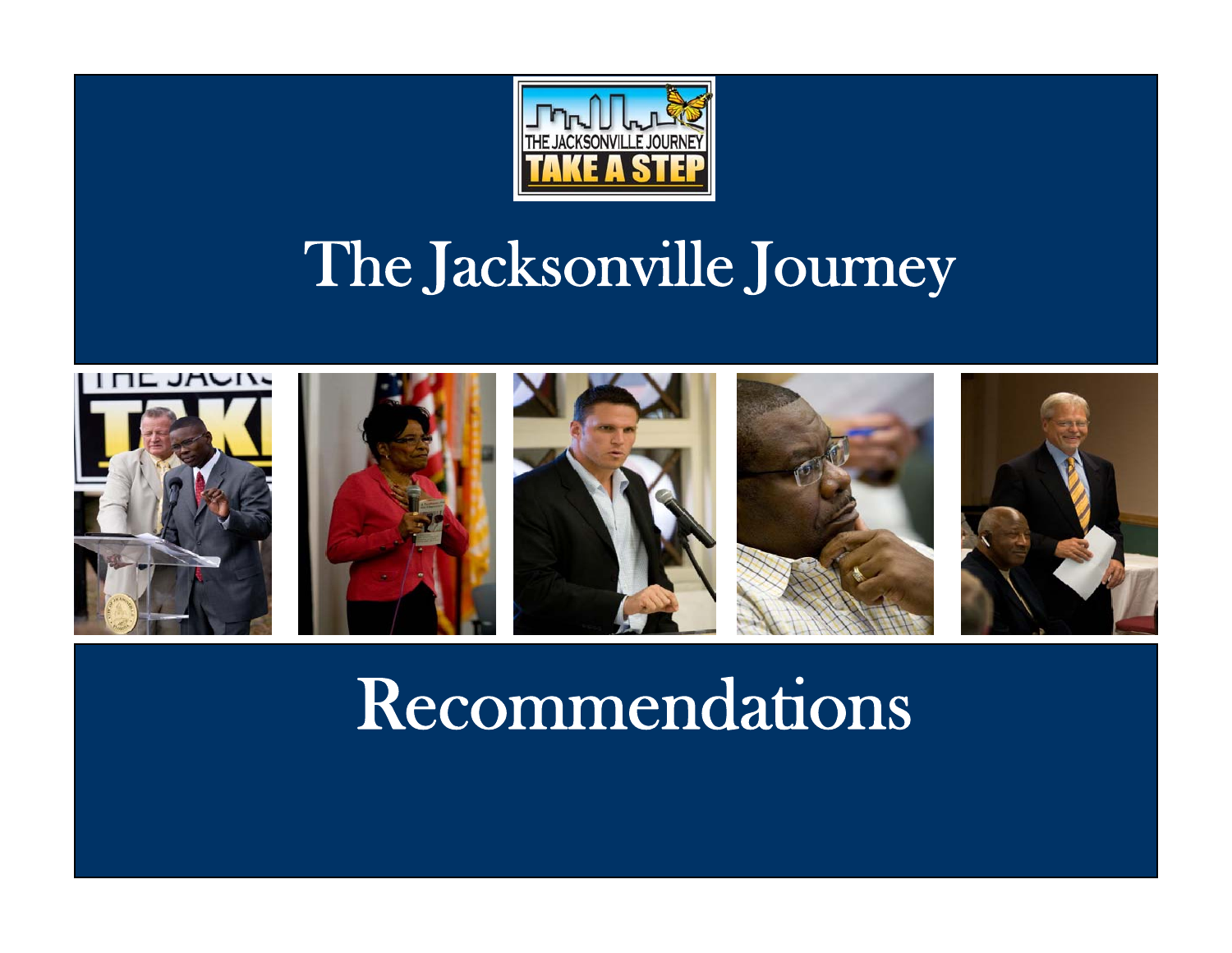#### Murder Rates In Florida - 2005



Source: Florida Department of Law Enforcement

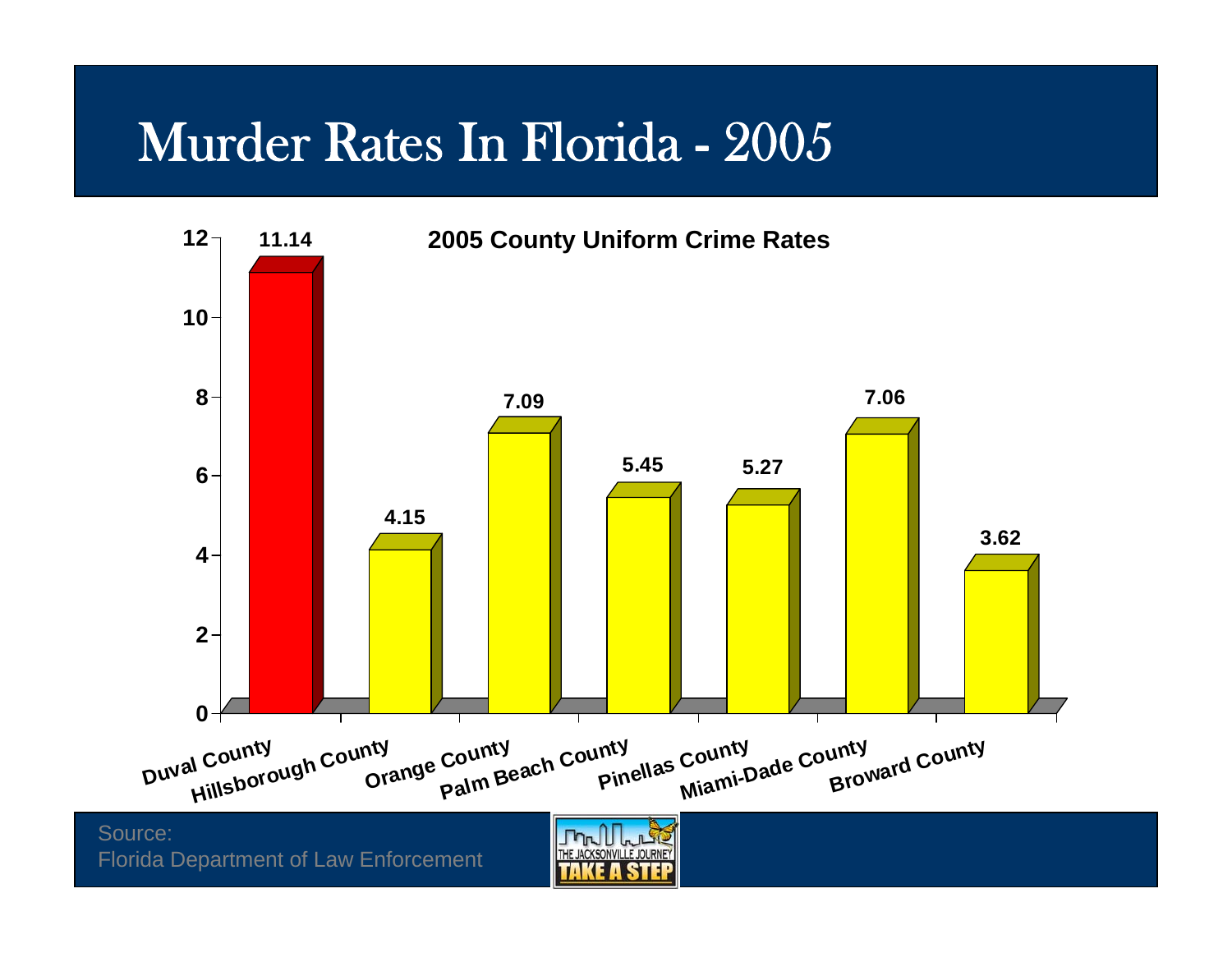#### Murder Rates In Florida - 2006

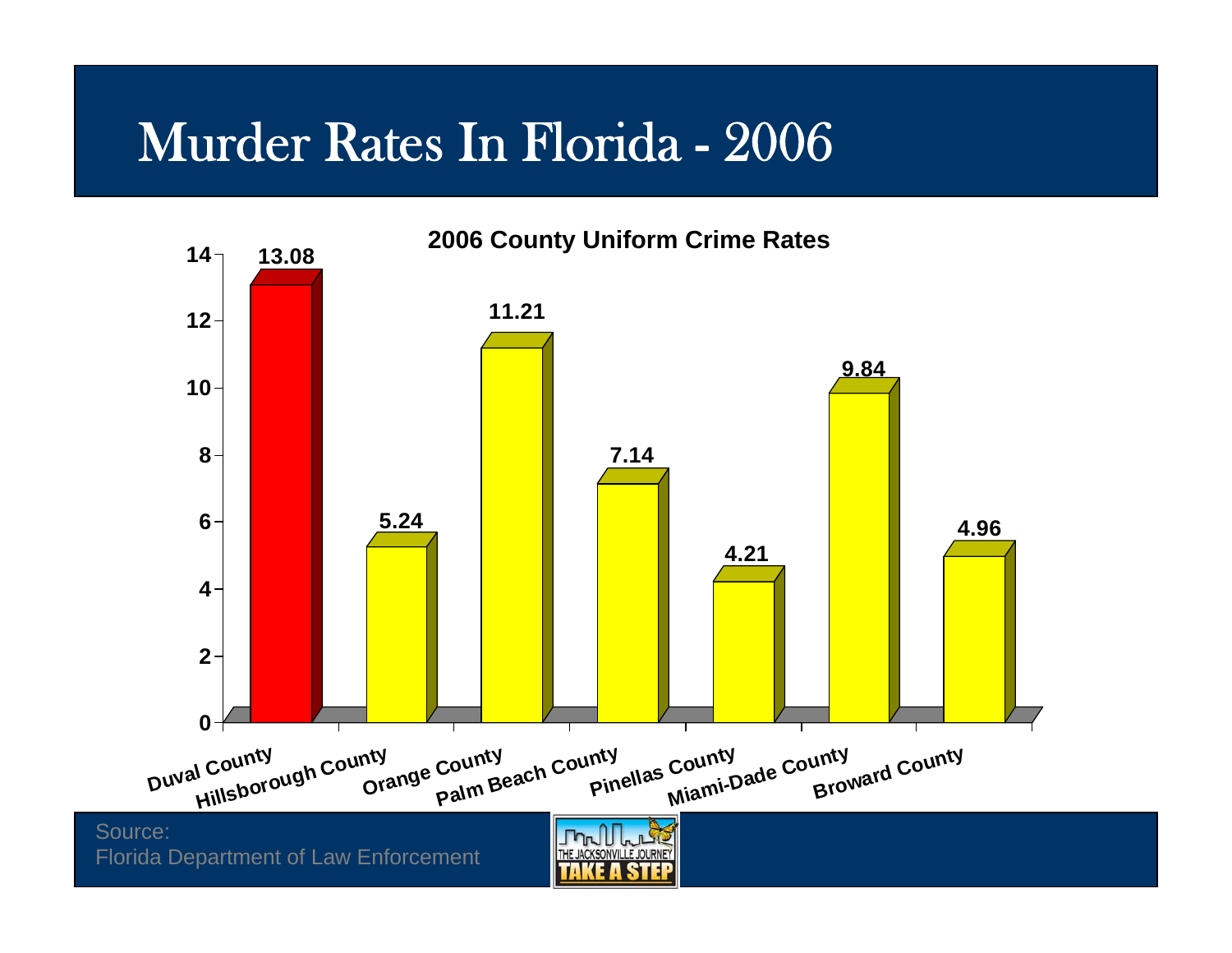#### Murder Rates In Florida - 2007

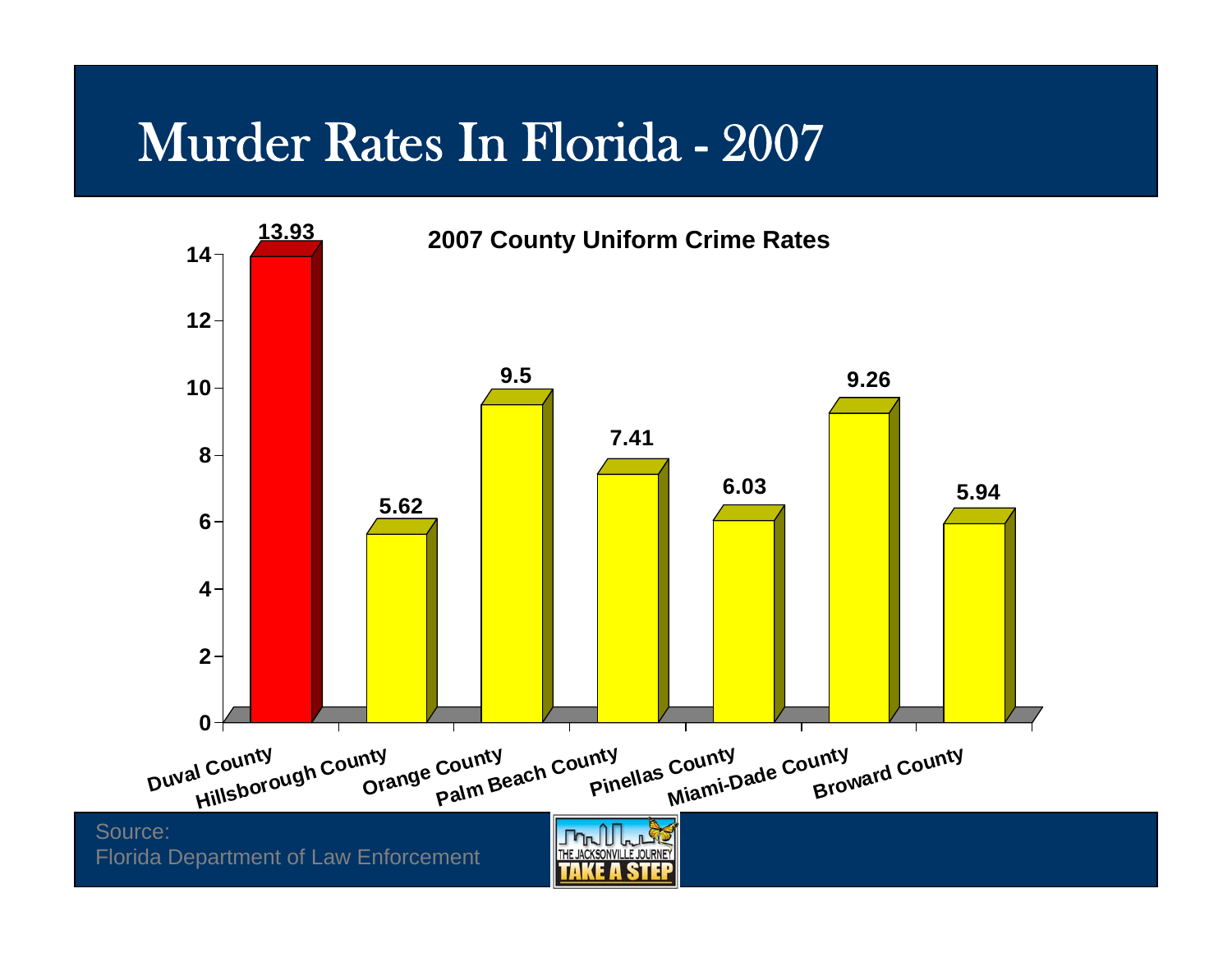#### Police Spending Per Capita

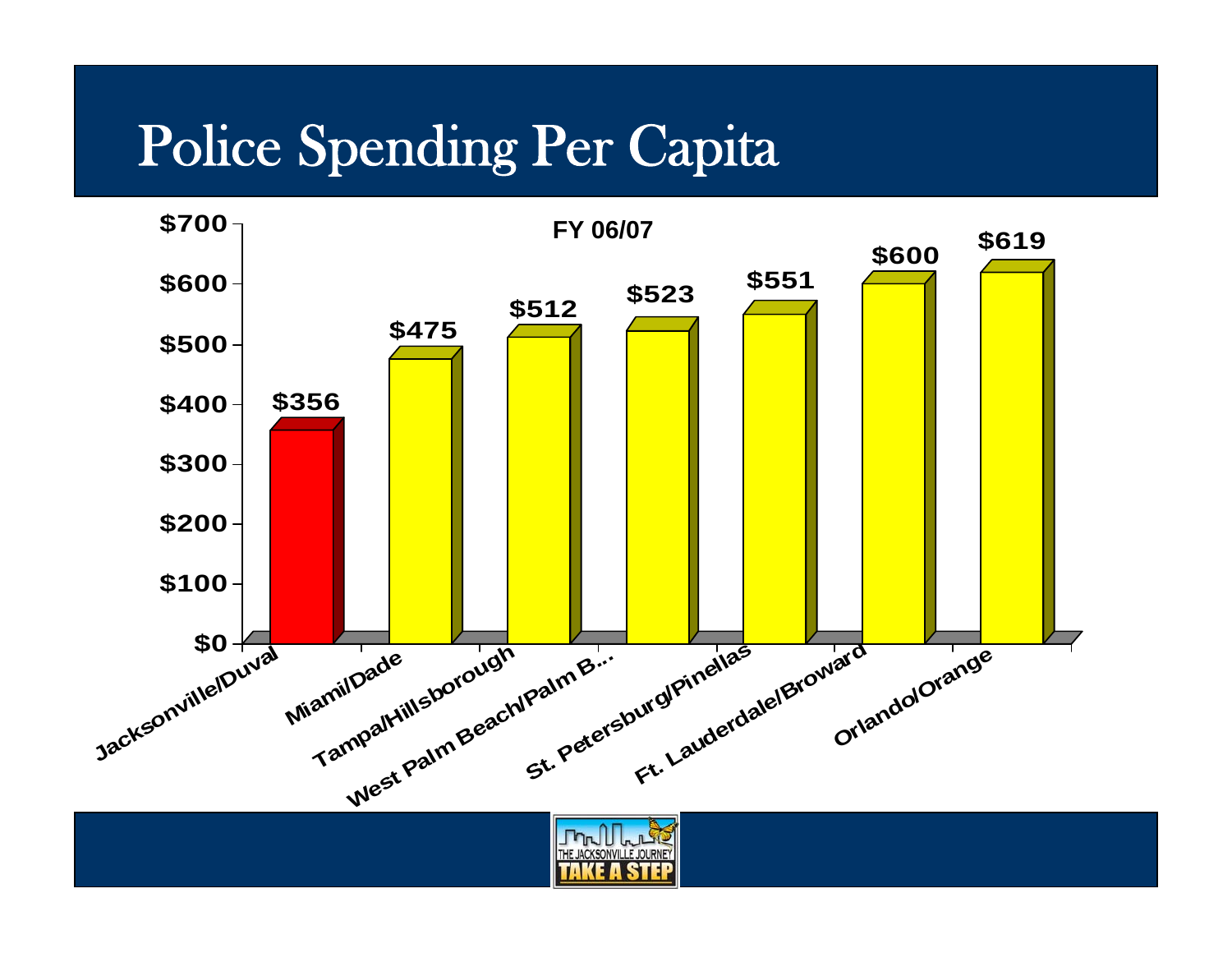#### County Officer Per 1,000 Population Ratios

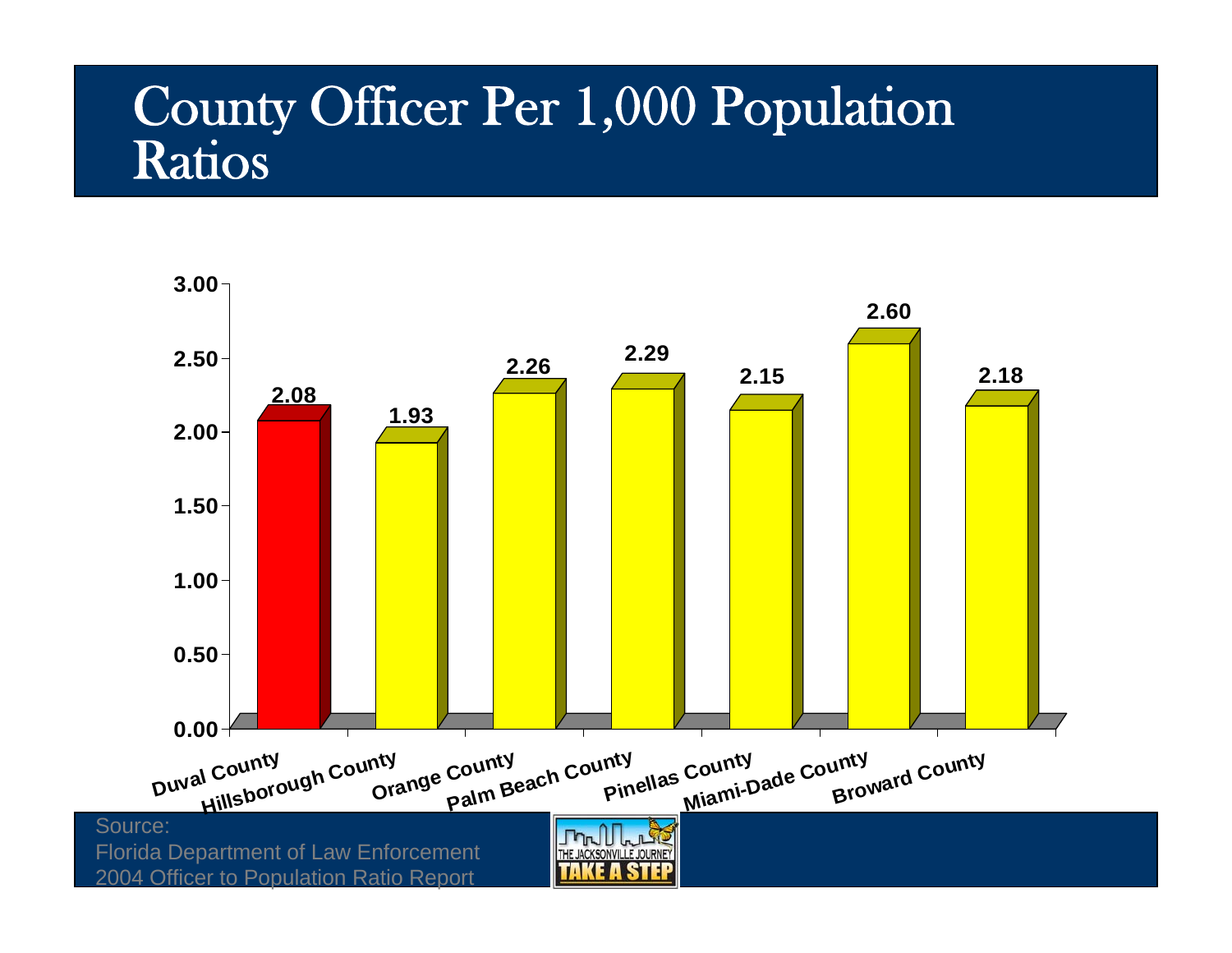

## Law Enforcement & Deterrence



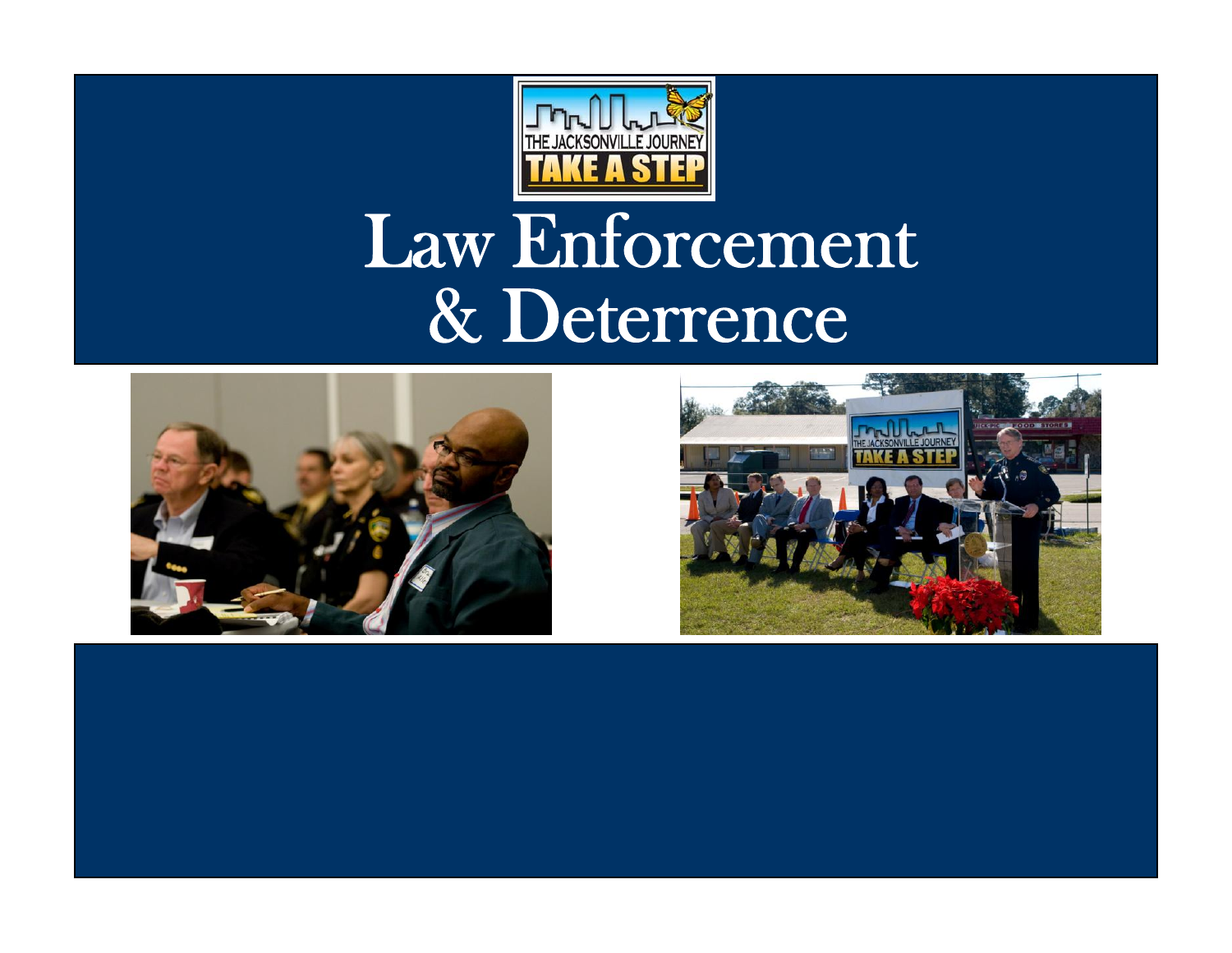#### Action Steps - Law Enforcement & Deterrence

- Add 101 patrol officers, 124 corrections **officers and 38 civilian positions to JSO officers and 38 civilian positions to JSO**
- **Encourage stronger sentences for Encourage stronger sentences for offenders who pose an ongoing threat to offenders who pose an ongoing threat to the community the community**

#### Increase supervision of violent criminals **after they get out of jail after they get out of jail**

\*Additional officers beyond the figures listed here should be considered as part of a budget discussion with Mayor Peyton and Sheriff Rutherford

![](_page_7_Picture_5.jpeg)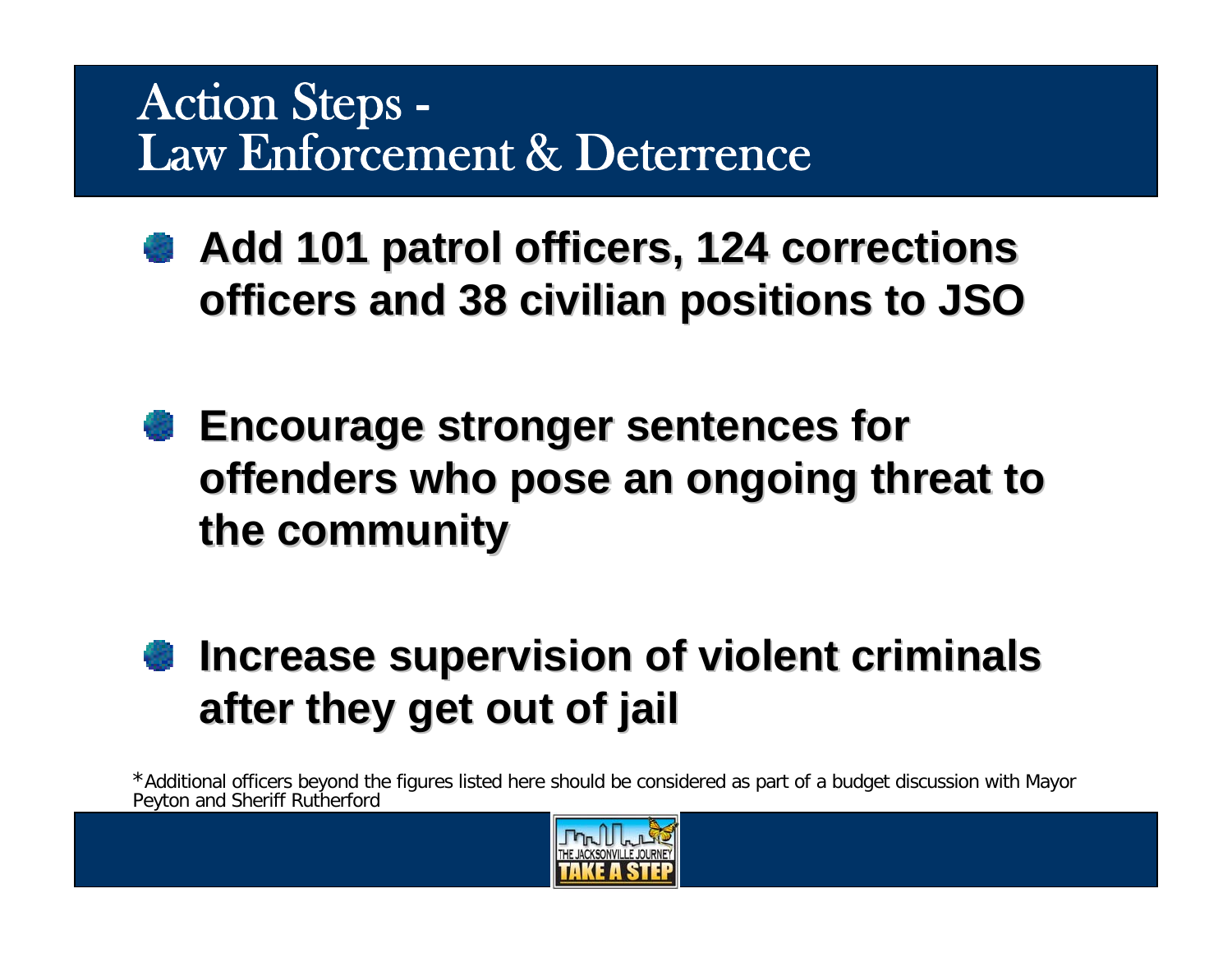#### Action Steps - Law Enforcement & Deterrence

- **Encourage speedy prosecution of pending Encourage speedy prosecution of pending felony cases felony cases**
- **Encourage revised bond schedule for Encourage revised bond schedule for**  individuals who don't pose a danger to the **community community**
- **DCPS and JSO should create special DCPS and JSO should create special**  events safety plans for each school in **Duval County Duval County**

![](_page_8_Picture_4.jpeg)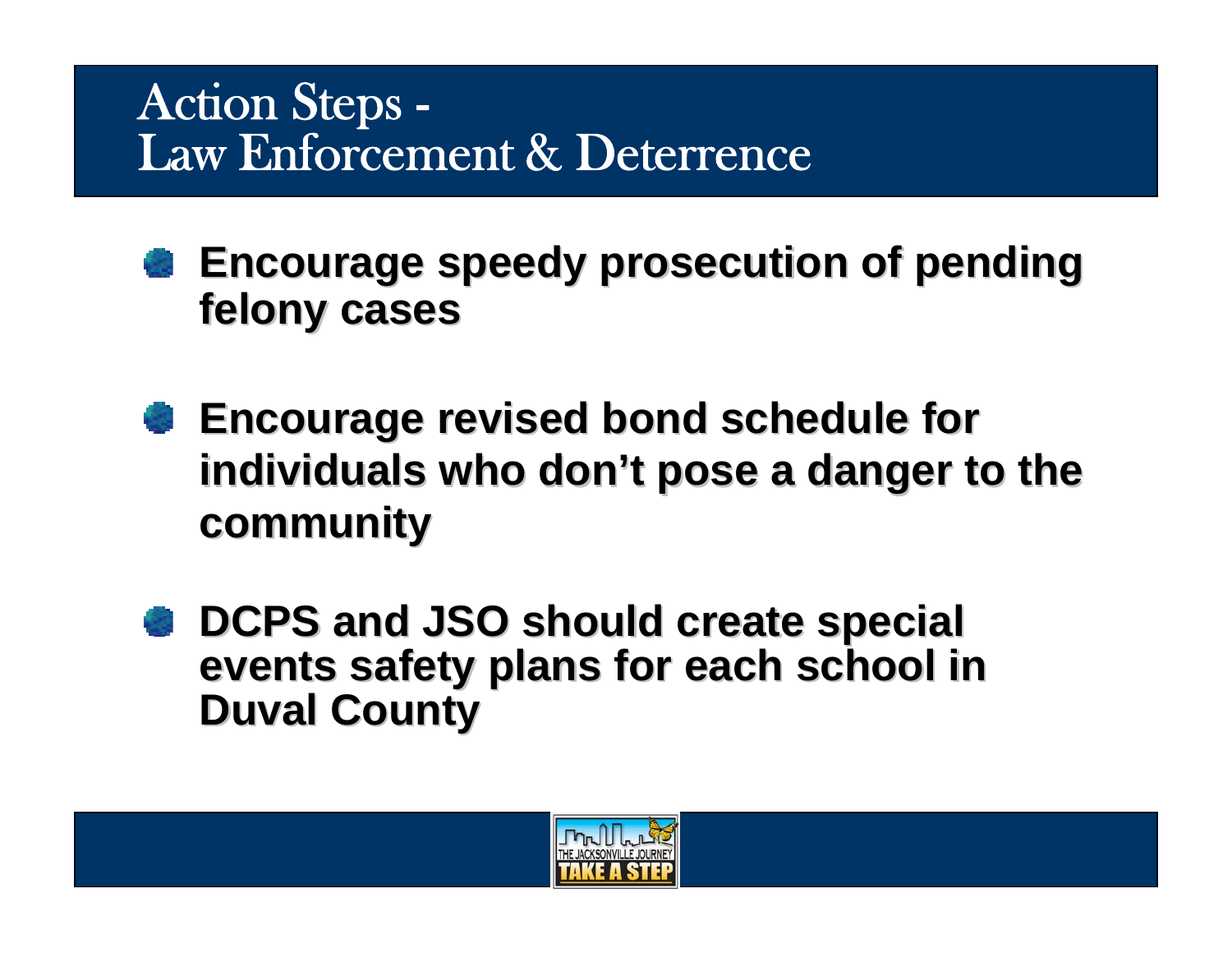![](_page_9_Picture_0.jpeg)

# Education, Truancy, Dropout & Literacy

![](_page_9_Picture_2.jpeg)

![](_page_9_Picture_3.jpeg)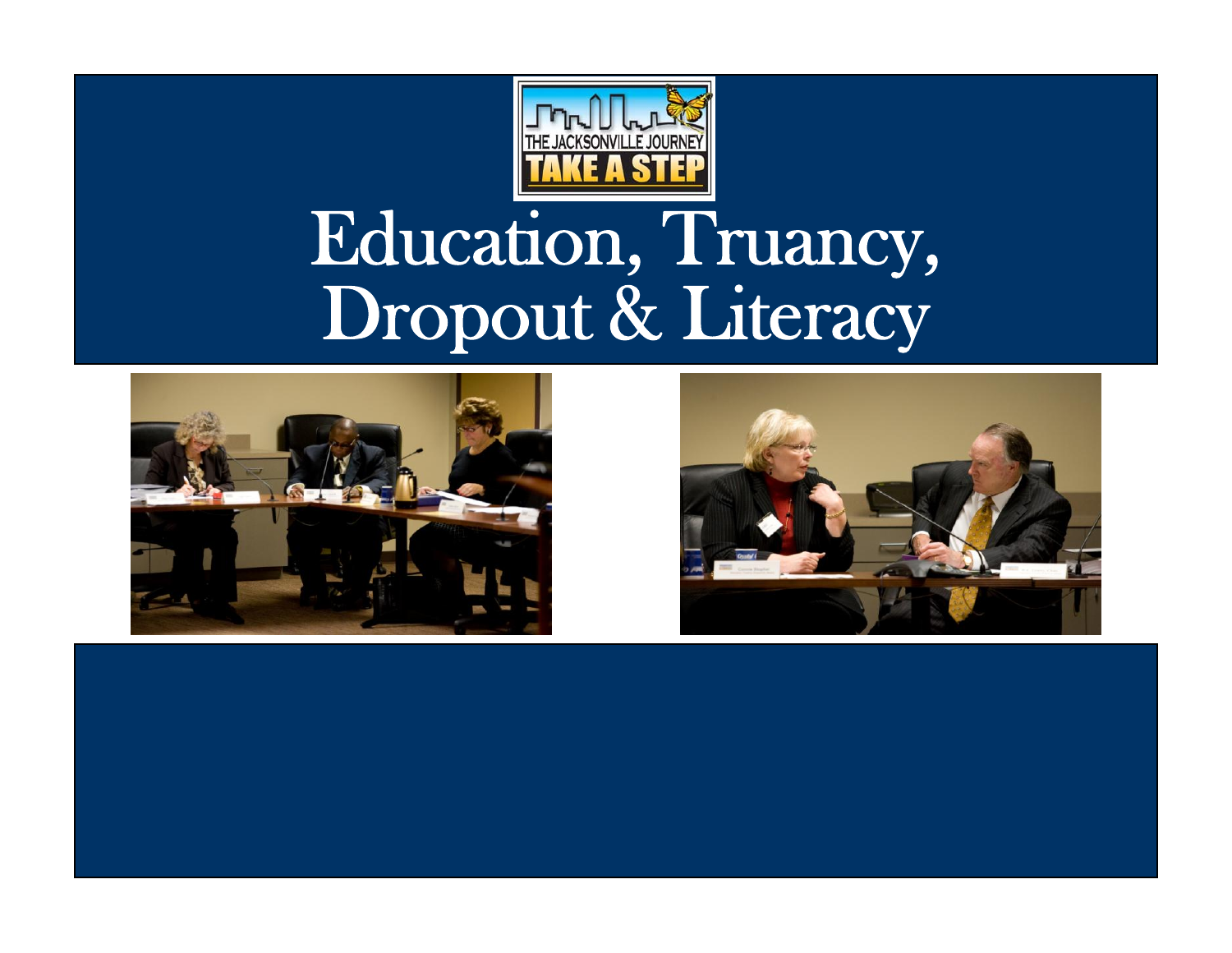#### **Increase Early Learning Increase Early Learning**

- **Add 25 more** *RALLY!* **early learning centers in JSO Zone 1 and add mental health care**
- **Expand free afterschool programs with academic enrichment in targeted areas**
- **Expand** *Full Service Schools* **to full operating capacity**
- **Keep current funding level for Jacksonville Public Library in upcoming city budget**

![](_page_10_Picture_6.jpeg)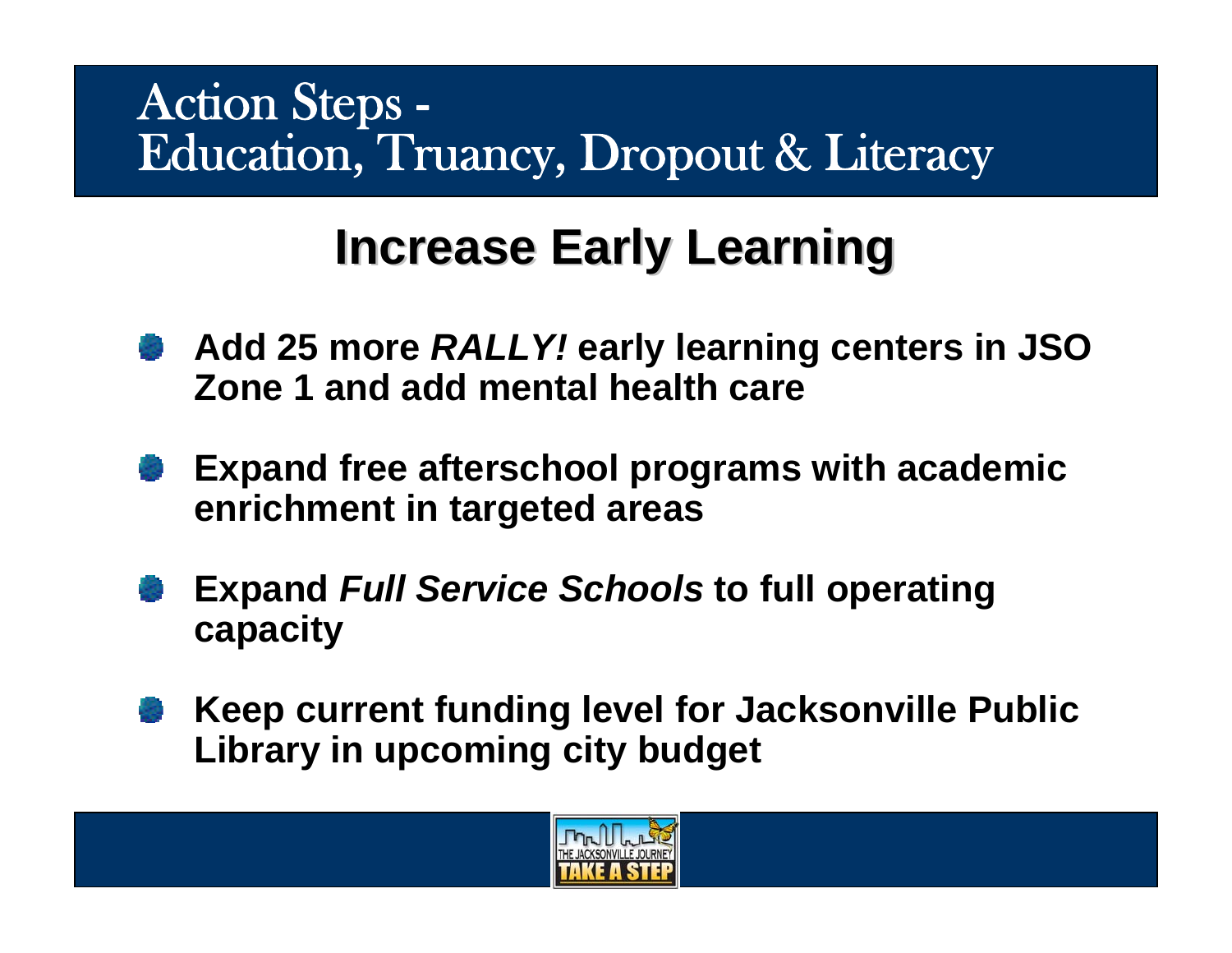#### **Proactively Address Truancy Proactively Address Truancy**

- **Develop a Community Action Truancy Team with SAO as the lead agency with SAO as the lead agency**
- **Hire and deploy additional staff to address Hire and deploy additional staff to address truancy throughout system, at all ages truancy throughout system, at all ages**

![](_page_11_Picture_4.jpeg)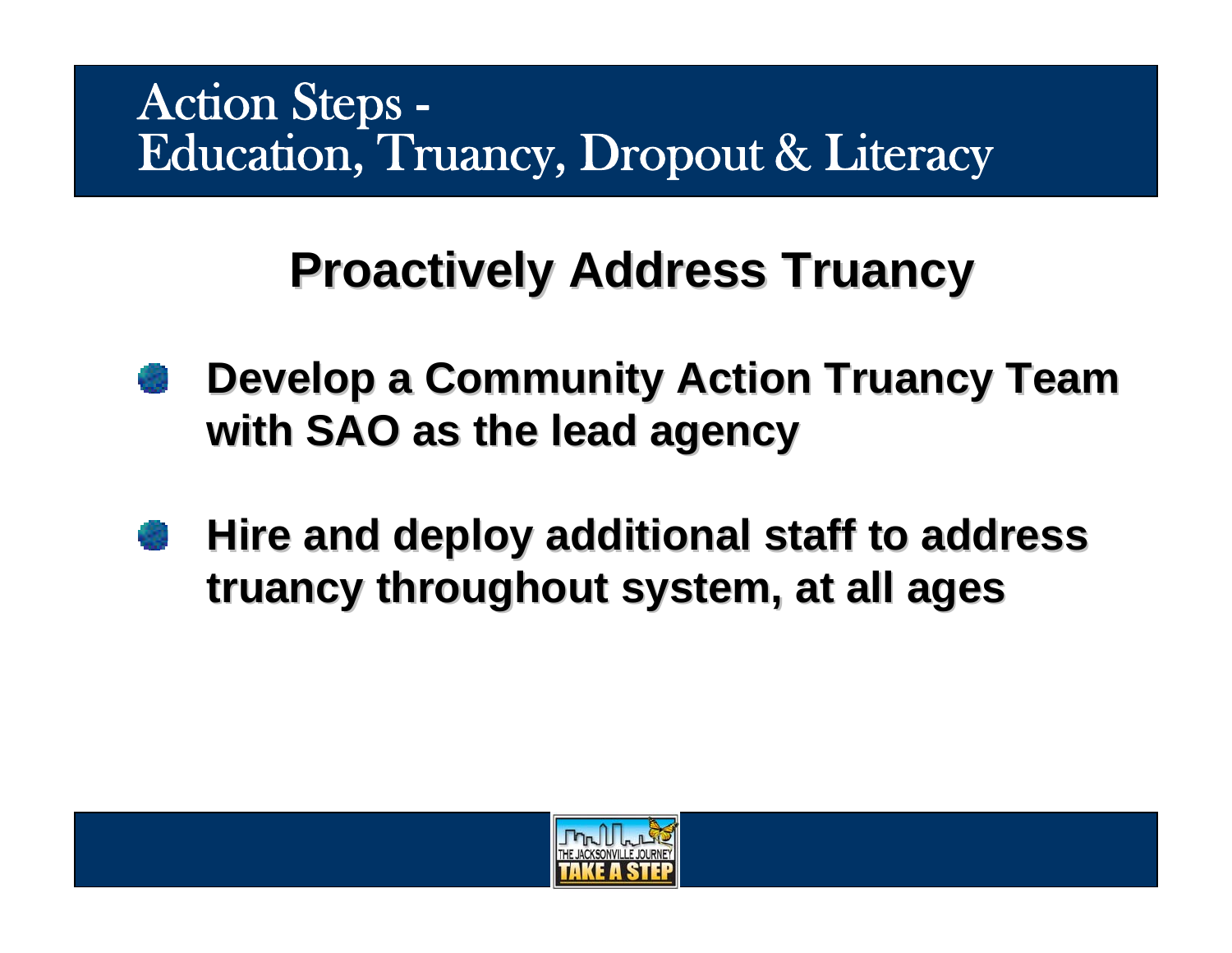#### **Reduce Dropouts Reduce Dropouts**

- Expand successful program to facilitate transition from elementary to middle school
- **Expand successful dropout intervention programs Expand successful dropout intervention programs**
- **Take steps to retain and recruit good teachers Take steps to retain and recruit good teachers**
- **Expand** *Accelerated Learning Centers* **to an additional 14 high schools**
- **Hire college advisors to coach seniors eligible for Hire college advisors to coach seniors eligible for** *The Jacksonville Commitment The Jacksonville Commitment*

![](_page_12_Picture_7.jpeg)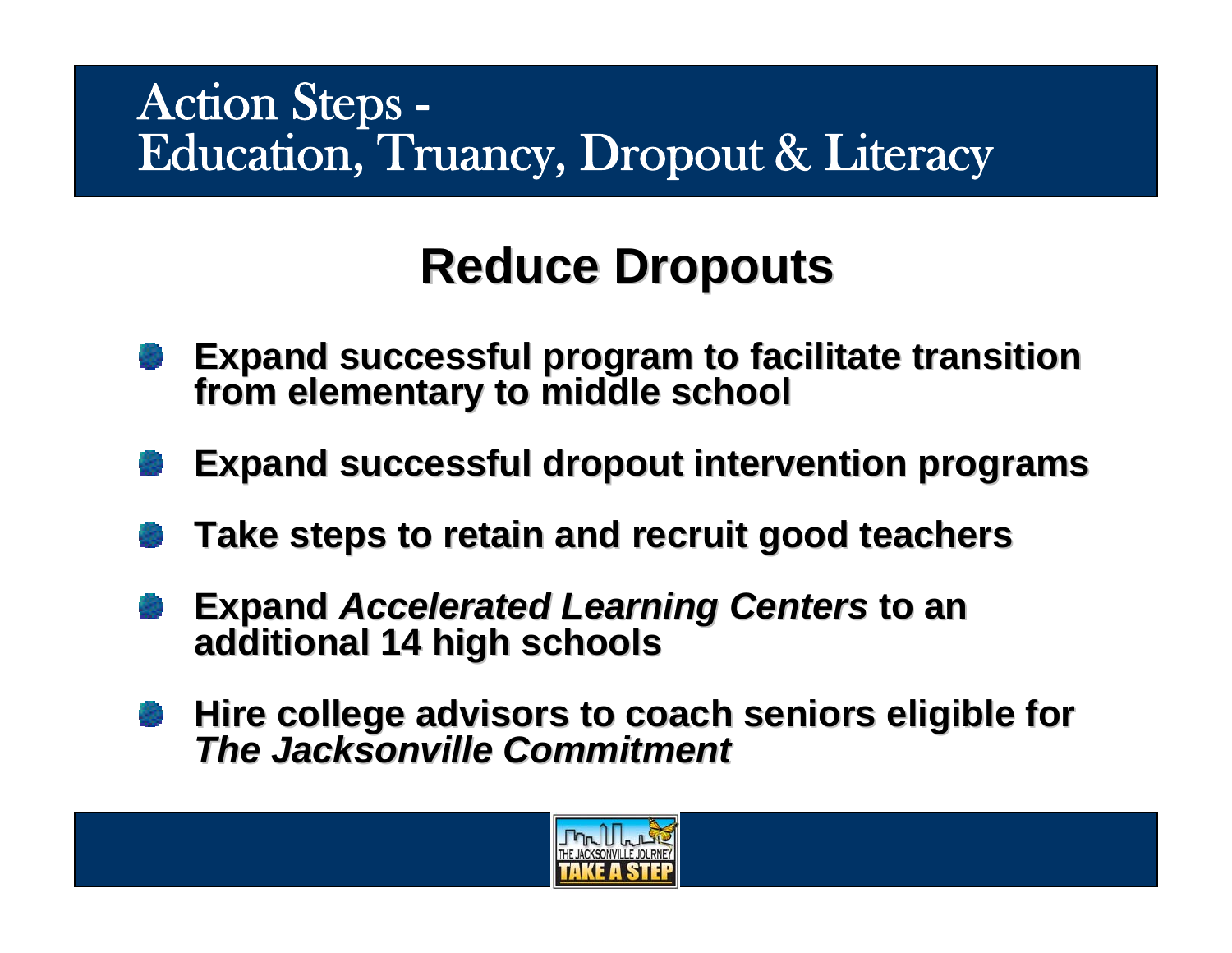#### **Make Schools a Safe Place for All Students All Students**

- **Implement Safe Student in Schools (SSIS)**
- *A***ccelerate implementation of ccelerate implementation of** *Student Student CrimeStoppers CrimeStoppers* **in all middle/high schools in all middle/high schools**

![](_page_13_Picture_4.jpeg)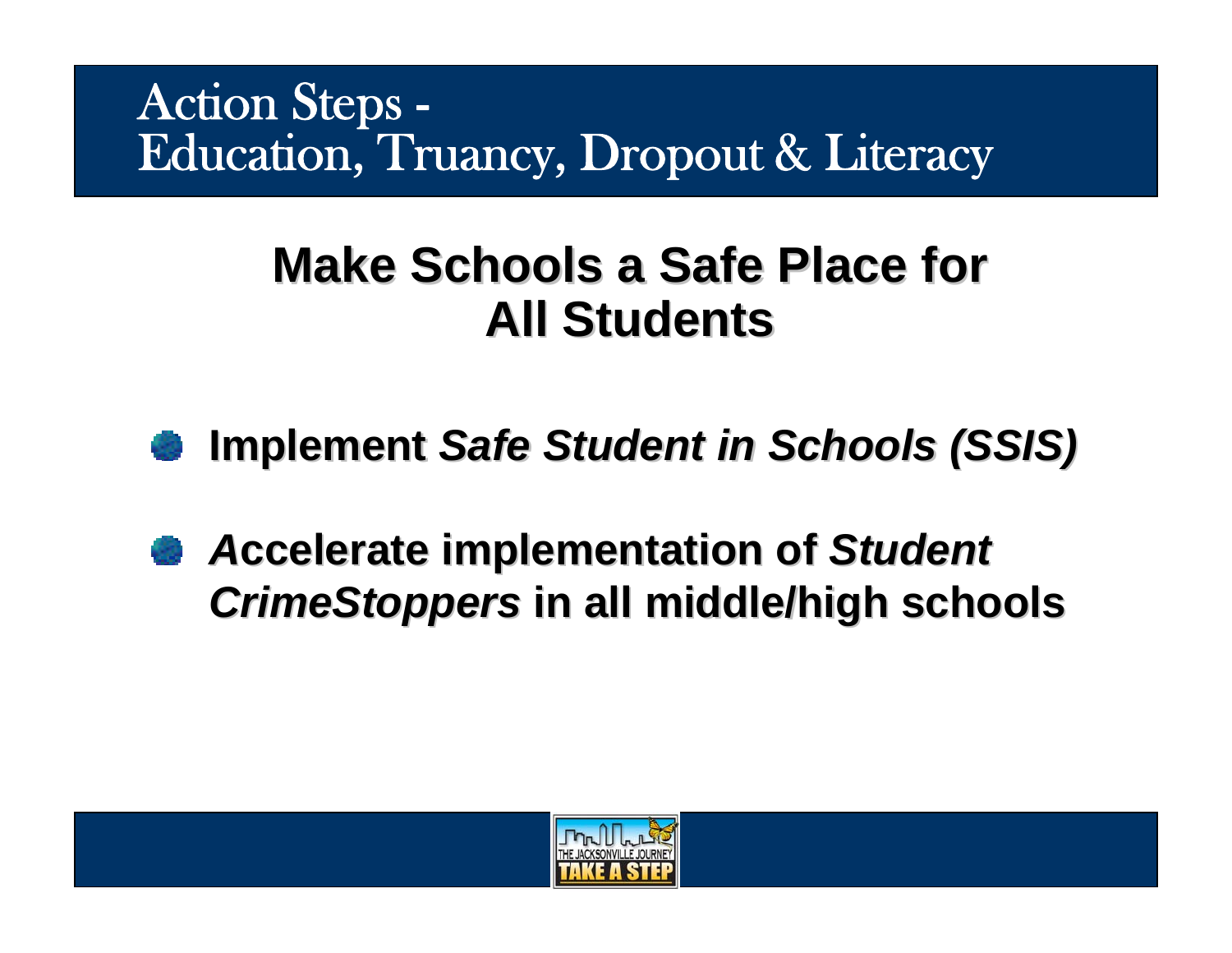#### **Out-of-school suspensions**

- **Conduct a review of Conduct a review of DCPS's policies on policies on out-of-school suspension and in school suspension and in-school suspension with goal of eliminating out-of school suspension school suspension**
- **Create five out-of-school suspension centers in existing truancy centers. centers in existing truancy centers. Centers will be operated by a publicprivate partnership private partnership**

![](_page_14_Picture_4.jpeg)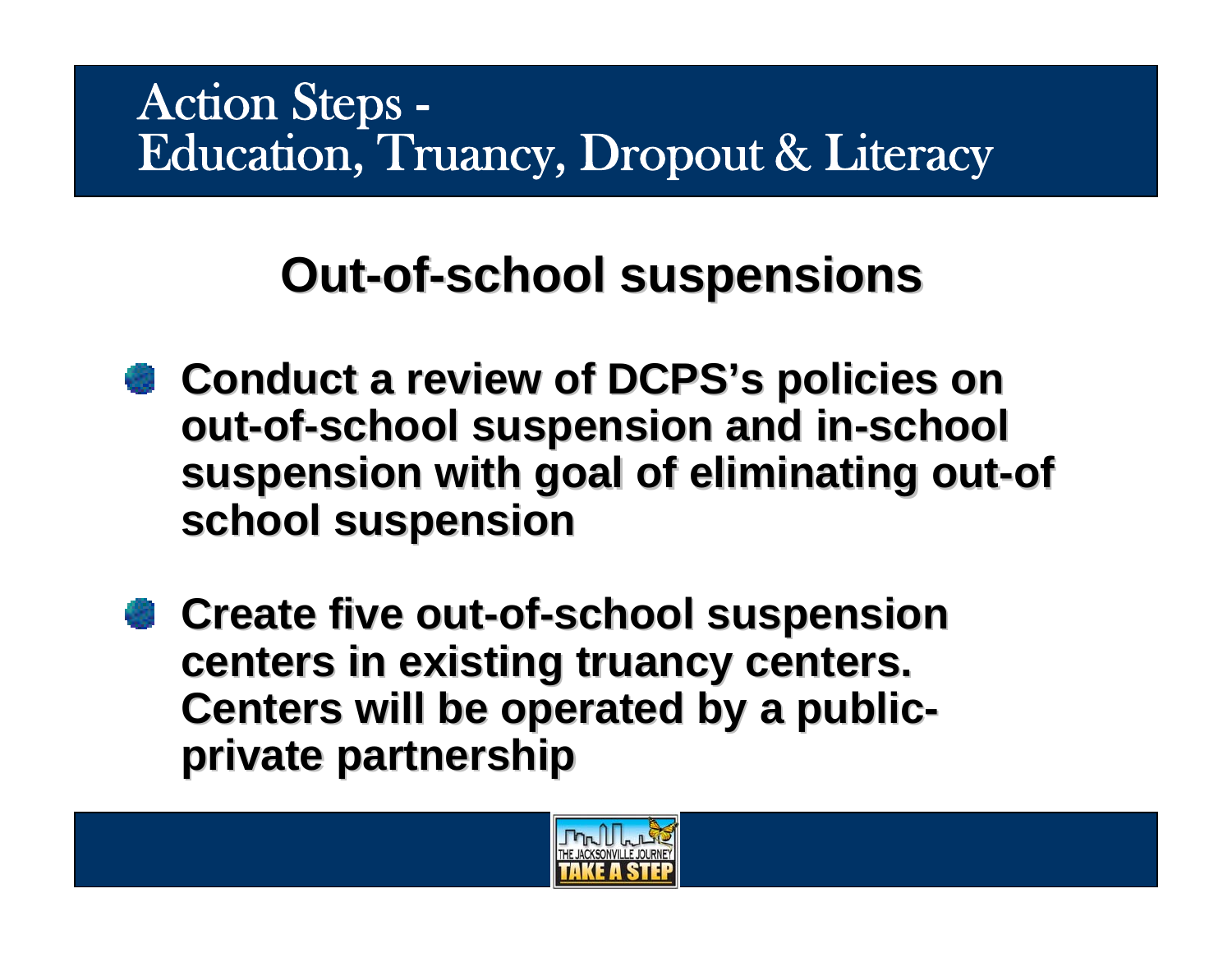![](_page_15_Picture_0.jpeg)

# Positive Youth Development

![](_page_15_Picture_2.jpeg)

![](_page_15_Picture_3.jpeg)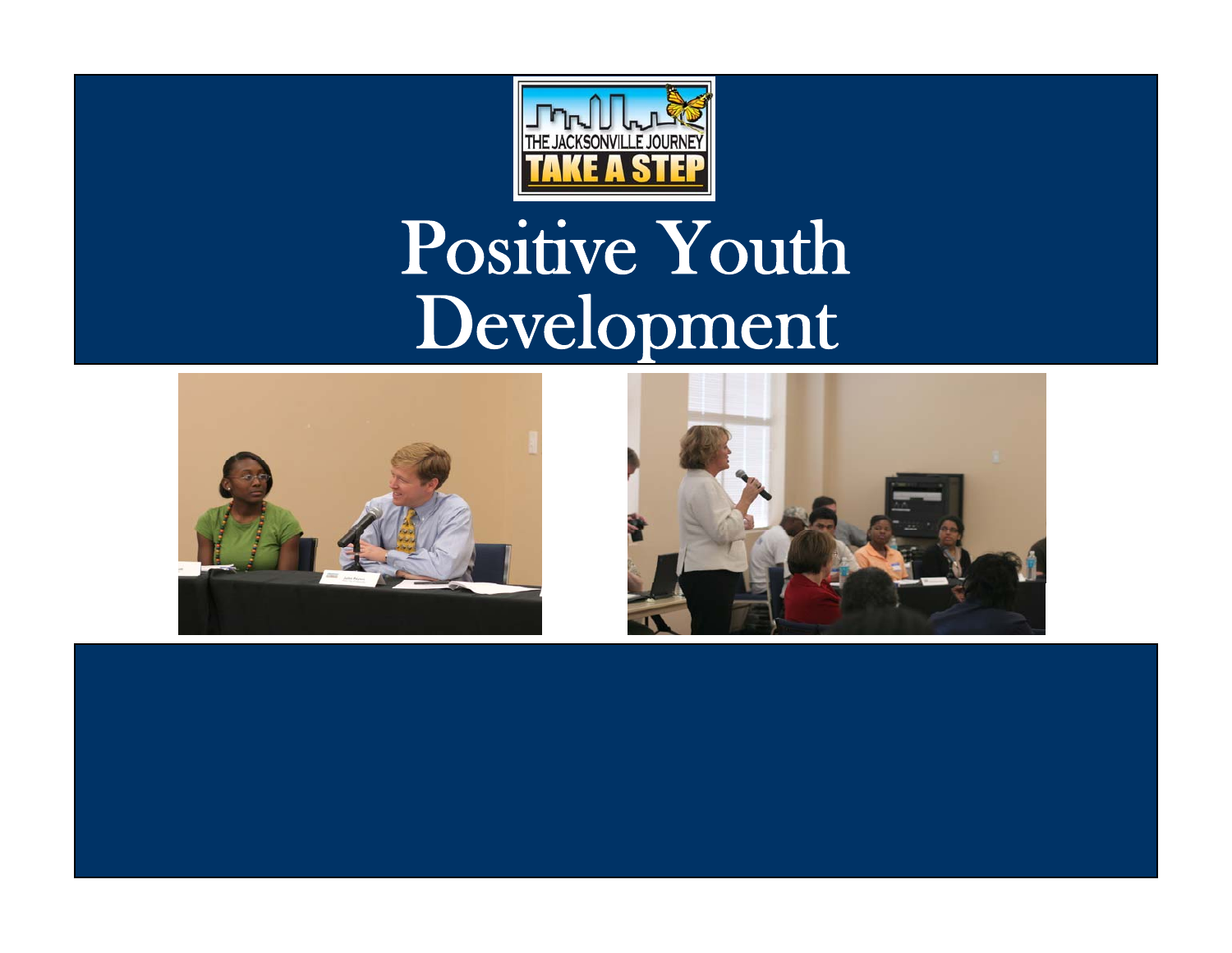#### Action Steps - Positive Youth Development

- **Increase mentoring by recruiting and training 1,500 new mentors per year**
- **Increase summer camps from six weeks to eight week programs**
- **Expand summer camp and afterschool programs to provide opportunities to all elementary and middle school children in JSO's Zone 1**

![](_page_16_Picture_4.jpeg)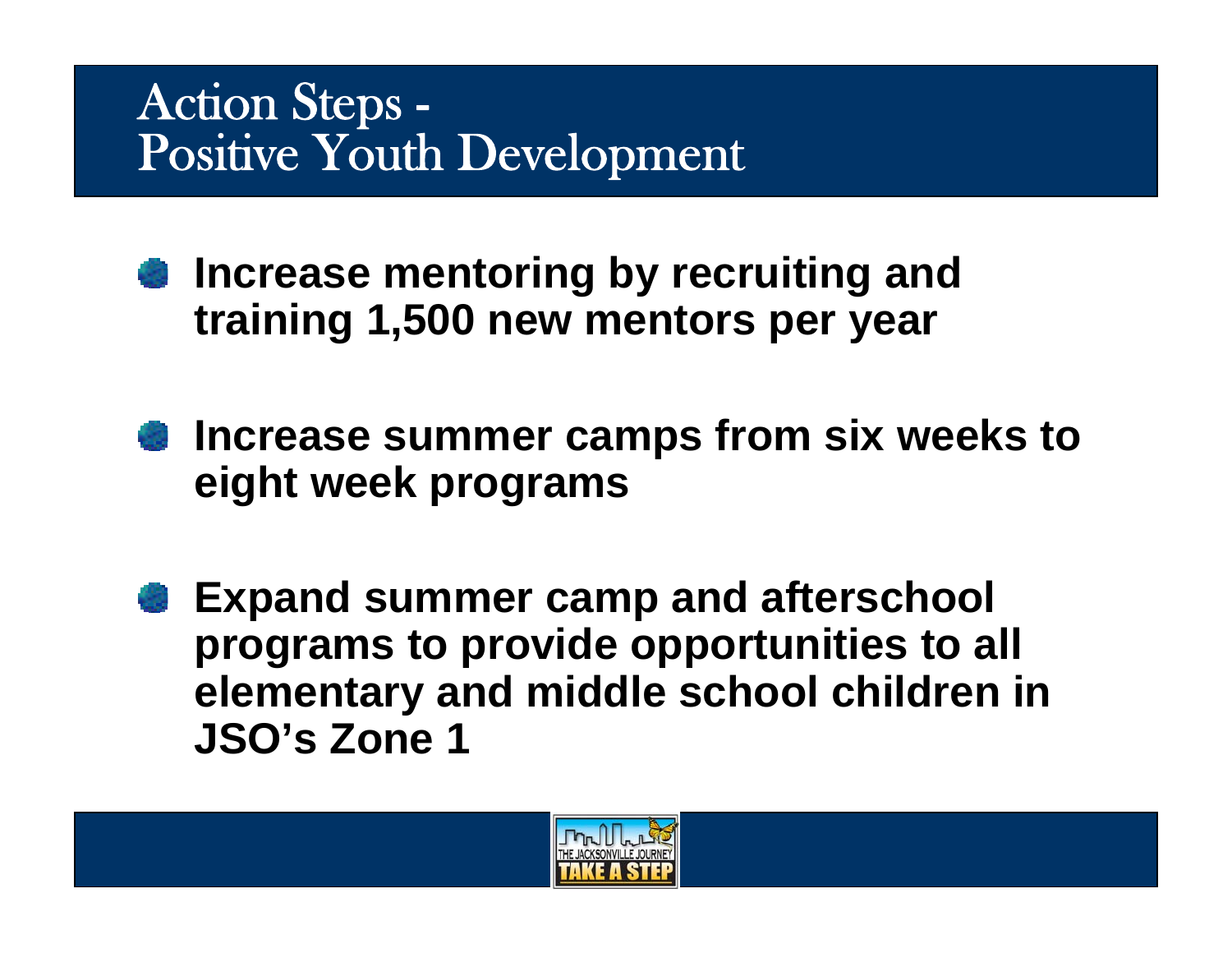#### Action Steps - Positive Youth Development

#### **Expand the Summer Jobs Program Expand the Summer Jobs Program**

- **Implement JaxParks Intramural Sports** -83 **League**
- **Engage youth councils and market 211 Engage youth councils and market 211**  -23 **hotline to youth hotline to youth**

![](_page_17_Picture_4.jpeg)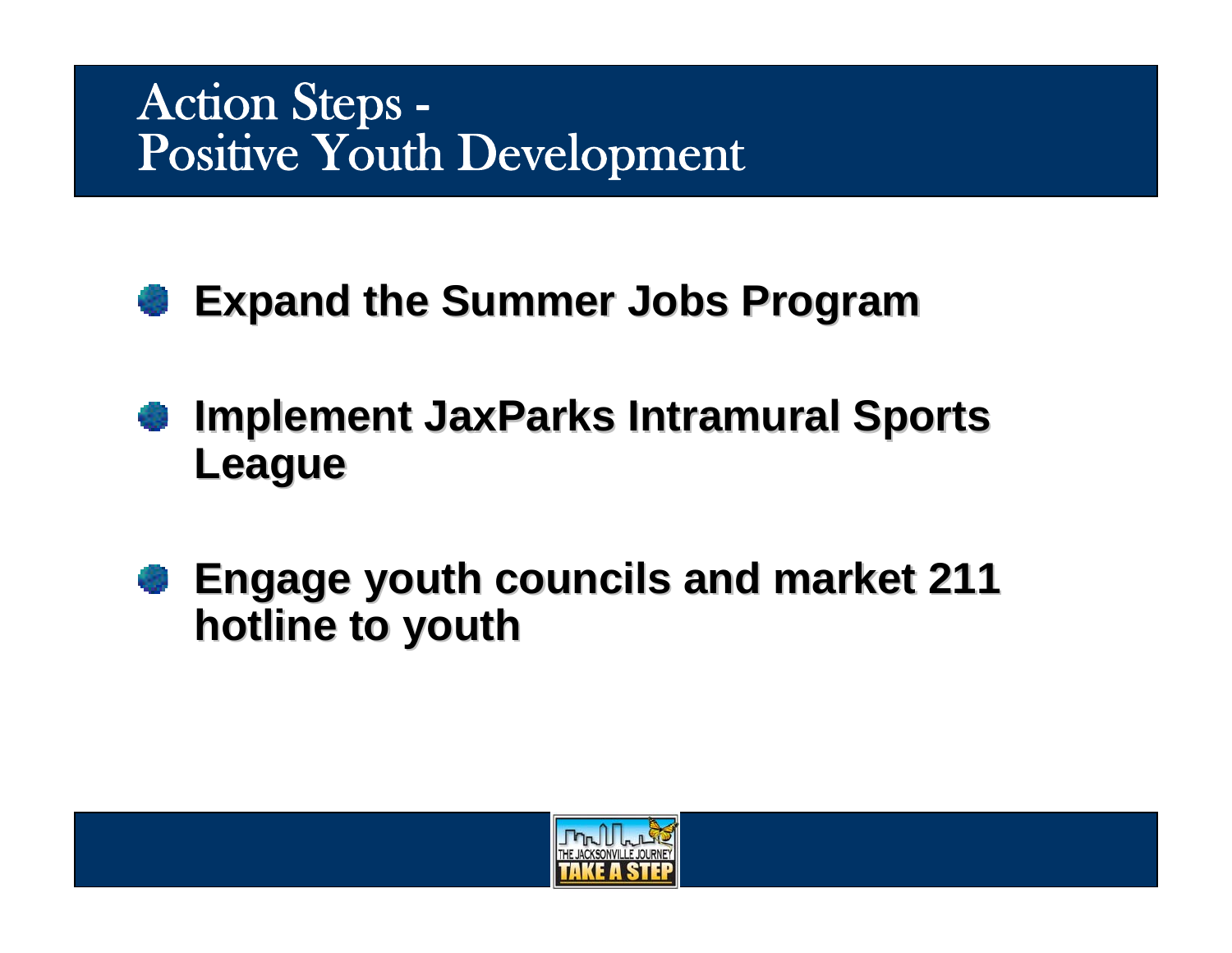![](_page_18_Picture_0.jpeg)

# Intervention & Rehabilitation

![](_page_18_Picture_2.jpeg)

![](_page_18_Picture_3.jpeg)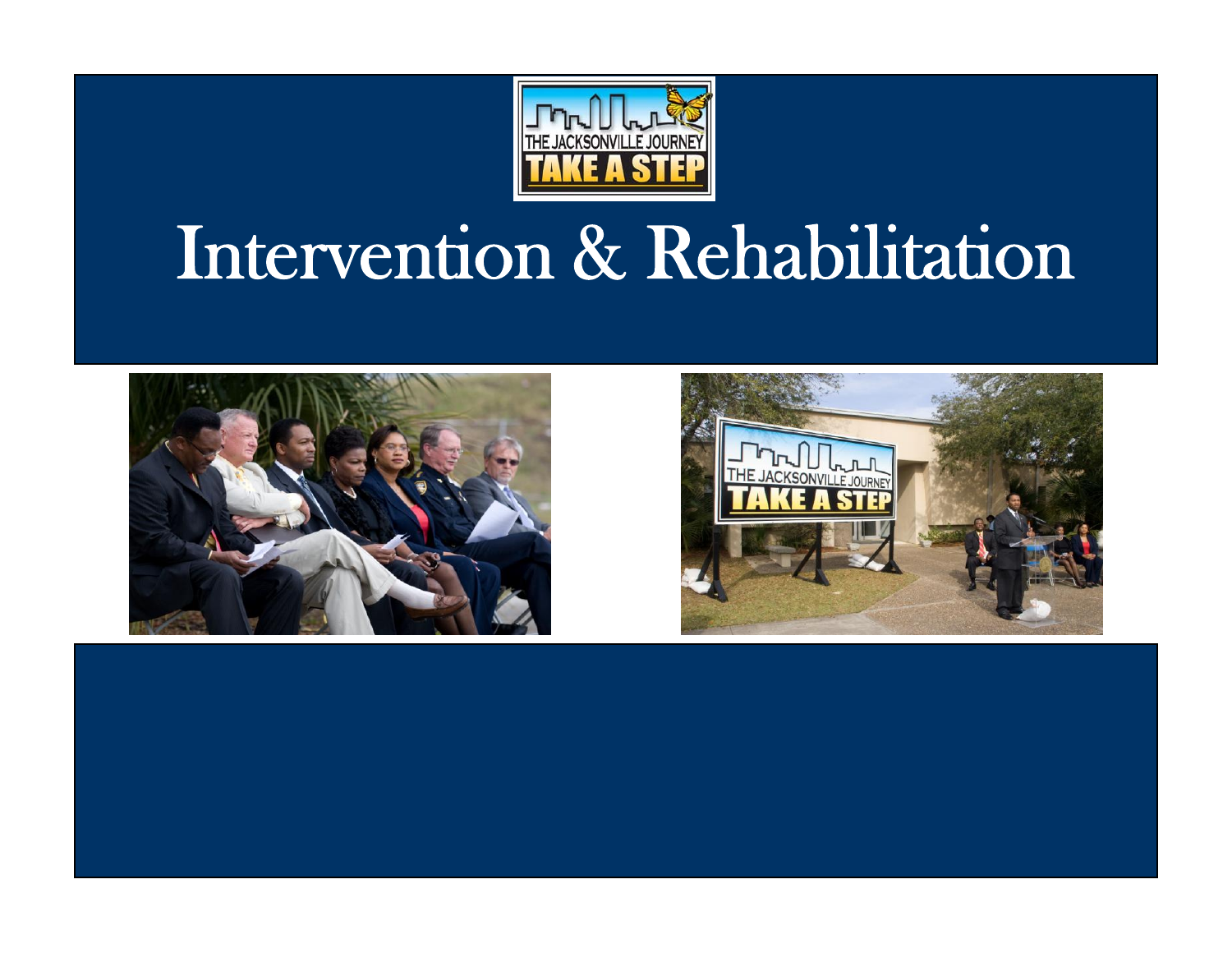#### Action Steps - Intervention & Rehabilitation

- **Re-open and fund Juvenile Assessment Center**
- **Implement "Camp Jacksonville" for Summer 2008**
- **Increase funding for youth/juvenile Increase funding for youth/juvenile programs run by the State Attorney programs run by the State Attorney's Office s Office**

![](_page_19_Picture_4.jpeg)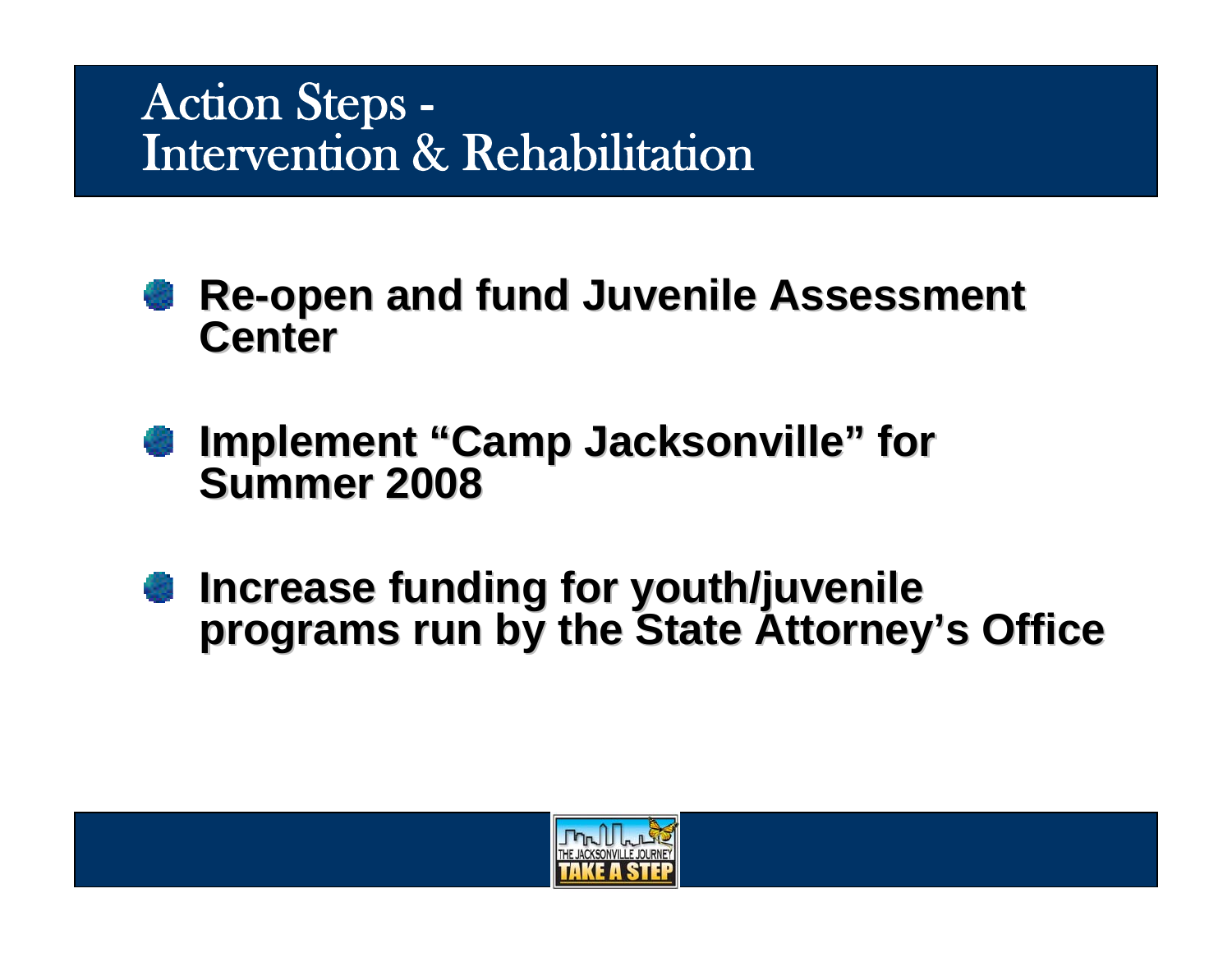#### Action Steps - Intervention & Rehabilitation

**Encourage Jacksonville employers and COJ Encourage Jacksonville employers and COJ to hire ex to hire ex-offenders offenders**

- **Establish re Establish re-entry portal: Centralized entry portal: Centralized clearinghouse to provide information and clearinghouse to provide information and refer ex refer ex-offenders to re offenders to re-entry services entry services**
- **Expand re-entry programs that focus on employment with benefits employment with benefits**

![](_page_20_Picture_4.jpeg)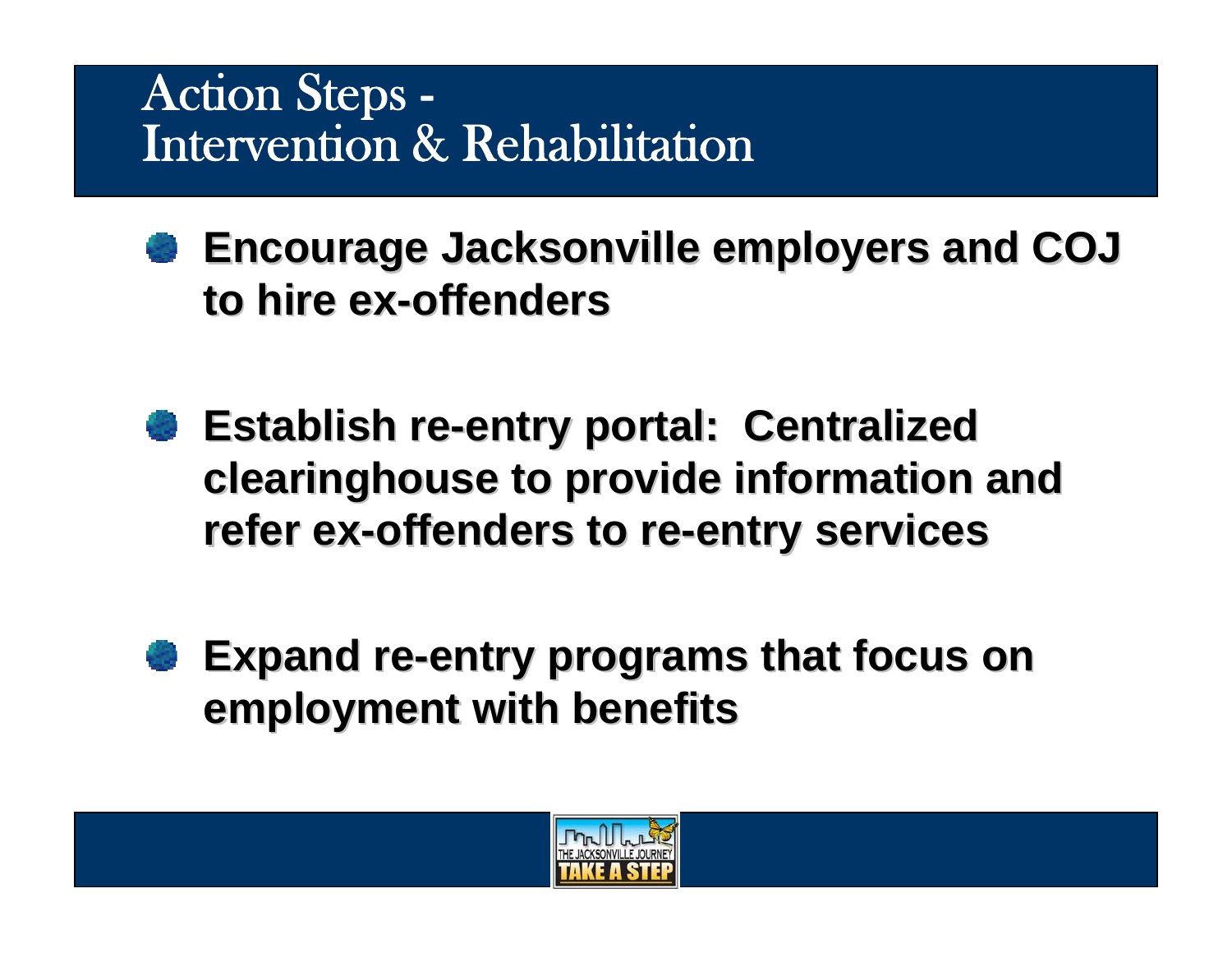#### Action Steps - Intervention & Rehabilitation

- **Identify and support community Identify and support community-based programs and grass programs and grass-roots efforts that make roots efforts that make a significant impact a significant impact**
- **Consider development of a Juvenile Consider development of a Juvenile Detention Alternatives Initiative (JDAI) in Jacksonville Jacksonville**
- **Request WorkSource to serve as administrator for non administrator for non-profit organizations profit organizations working with ex working with ex-offenders offenders**

![](_page_21_Picture_4.jpeg)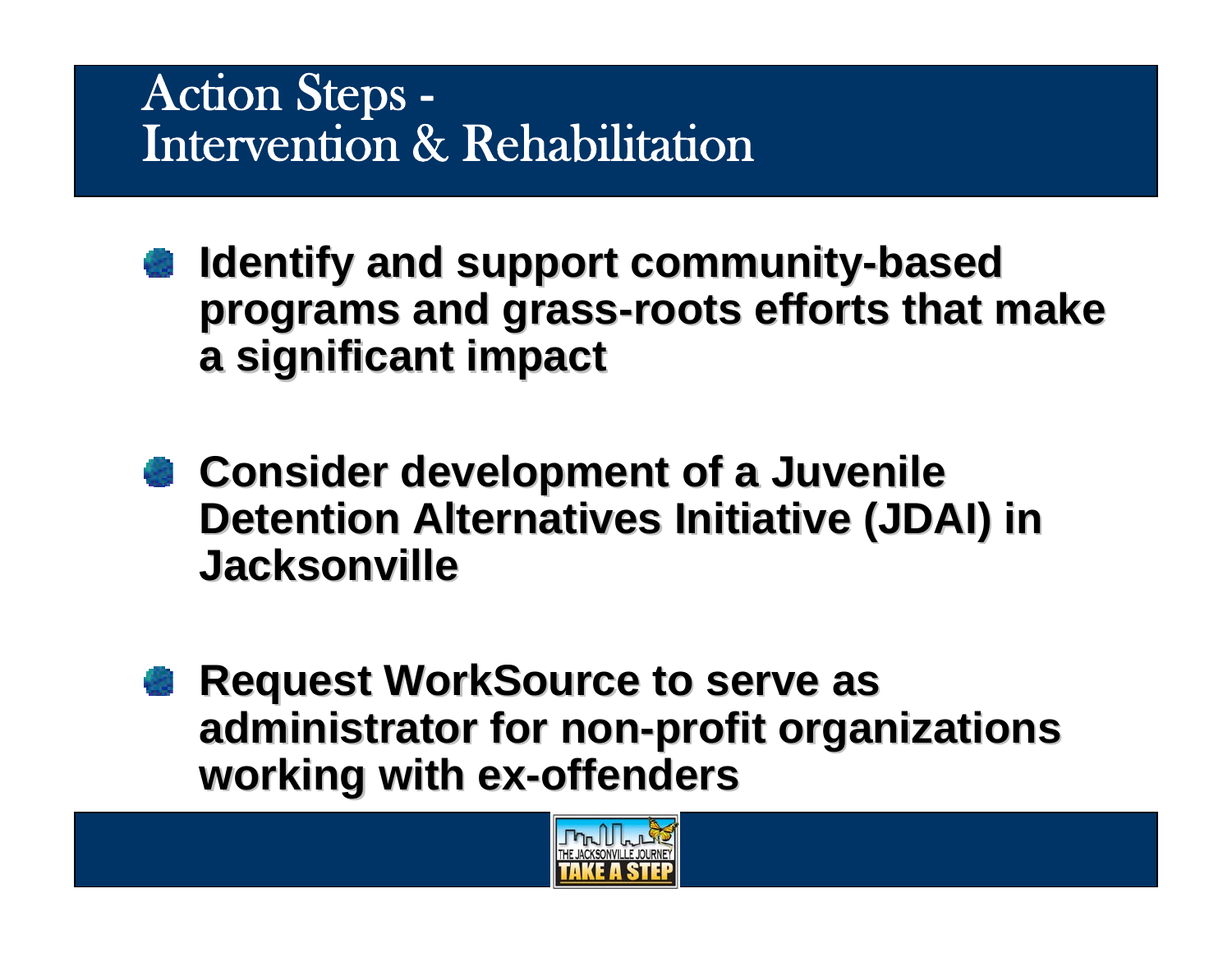#### Action Steps – Intervention & Rehabilitation

- **Identify mental health issues and solutions for troubled juveniles for troubled juveniles**
- **Expand operations of Drug Court, Mental Health Court and/or Re Health Court and/or Re-entry Court entry Court**
- **Explore other opportunities to expand reentry services to the pre-trial population to allow judges more options allow judges more options**

![](_page_22_Picture_4.jpeg)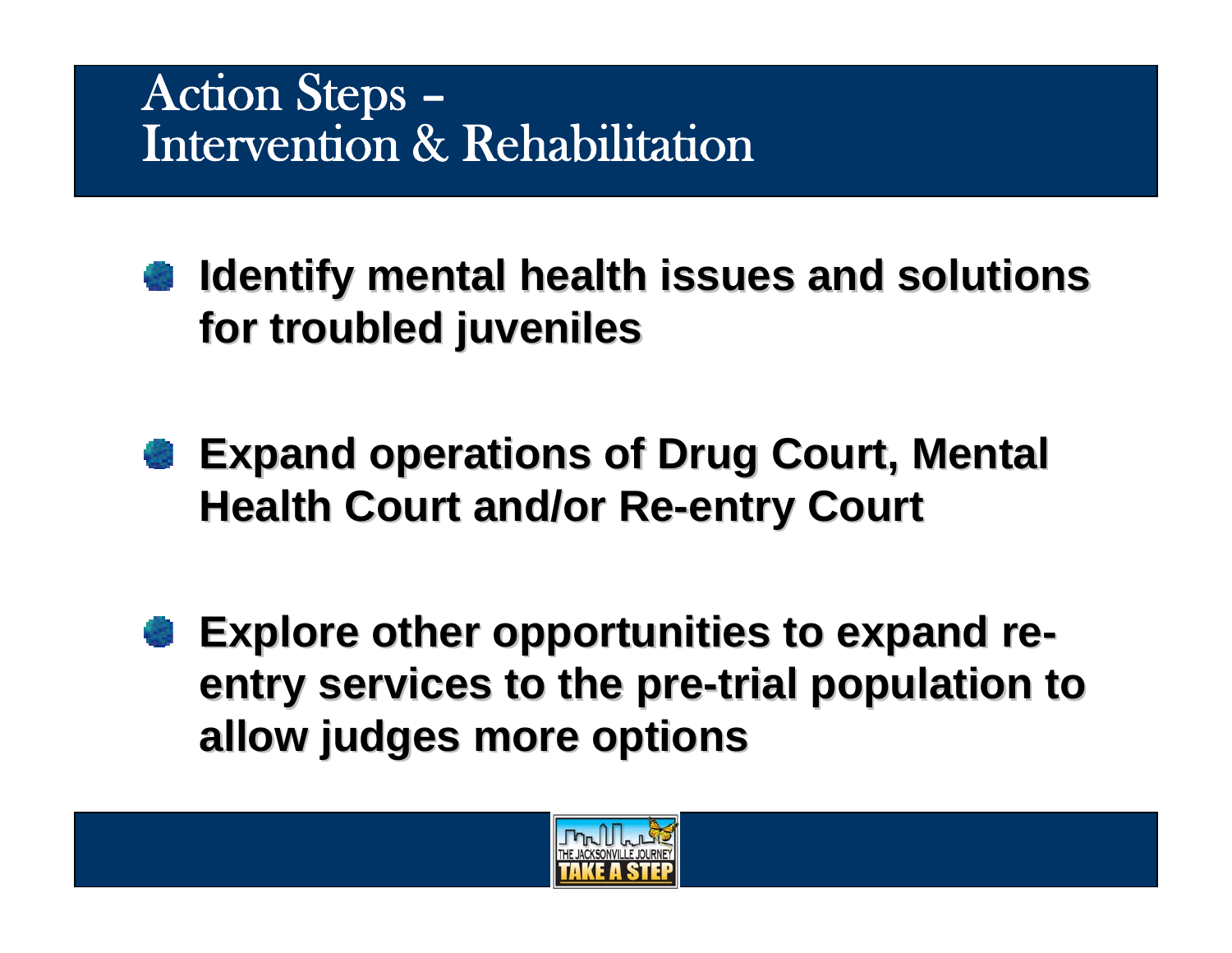![](_page_23_Picture_0.jpeg)

### Neighborhood Safety & Stability

![](_page_23_Picture_2.jpeg)

![](_page_23_Picture_3.jpeg)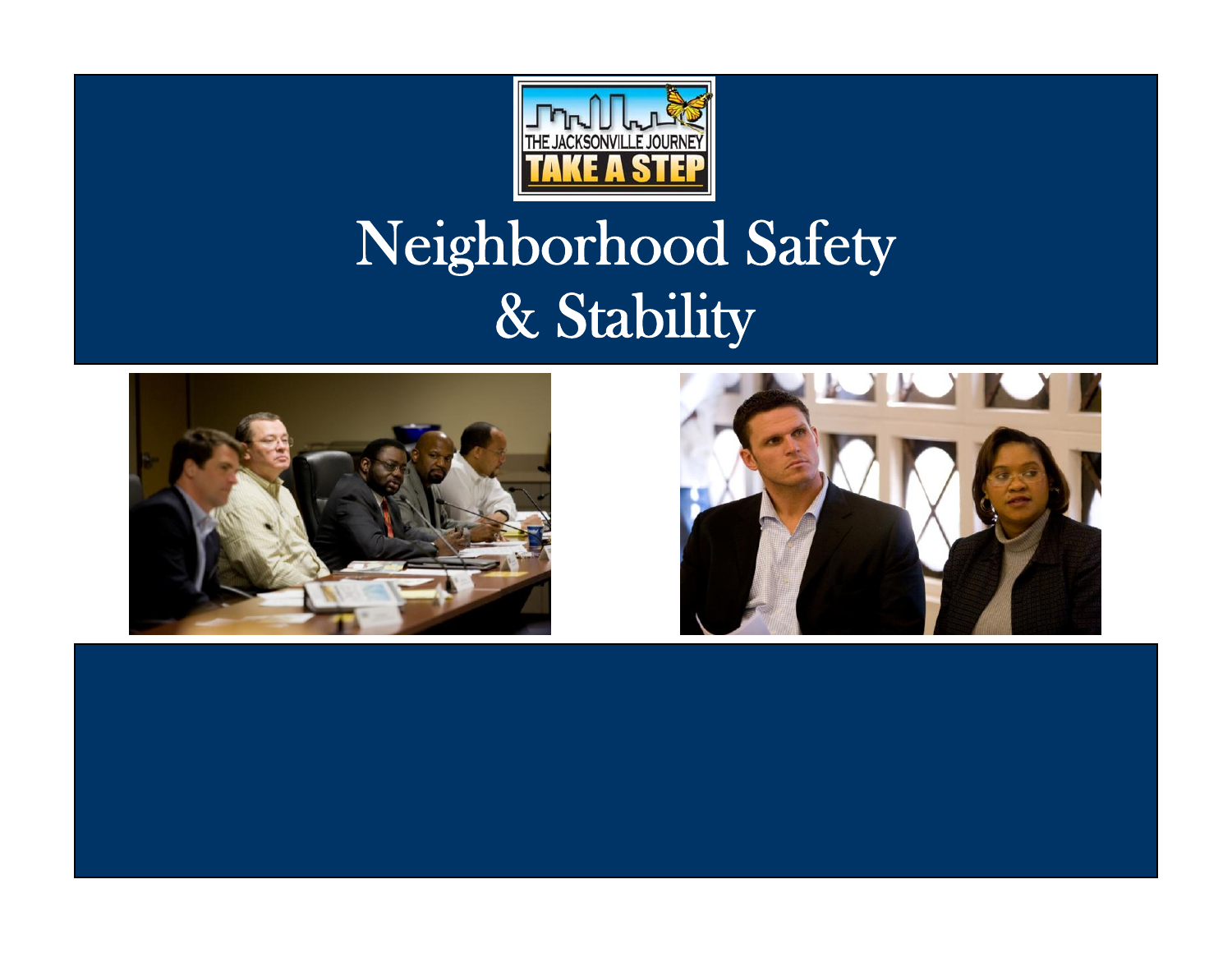# Action Steps -<br>Neighborhood Safety & Stability

**Define and assess community assets in "hot" spot" areas**

**Establish new oversight board to fund and Establish new oversight board to fund and monitor parks recreation programming in monitor parks recreation programming in community facilities community facilities**

**Establish the Jacksonville Journey Establish the Jacksonville Journey Taskforce Taskforce**

![](_page_24_Picture_4.jpeg)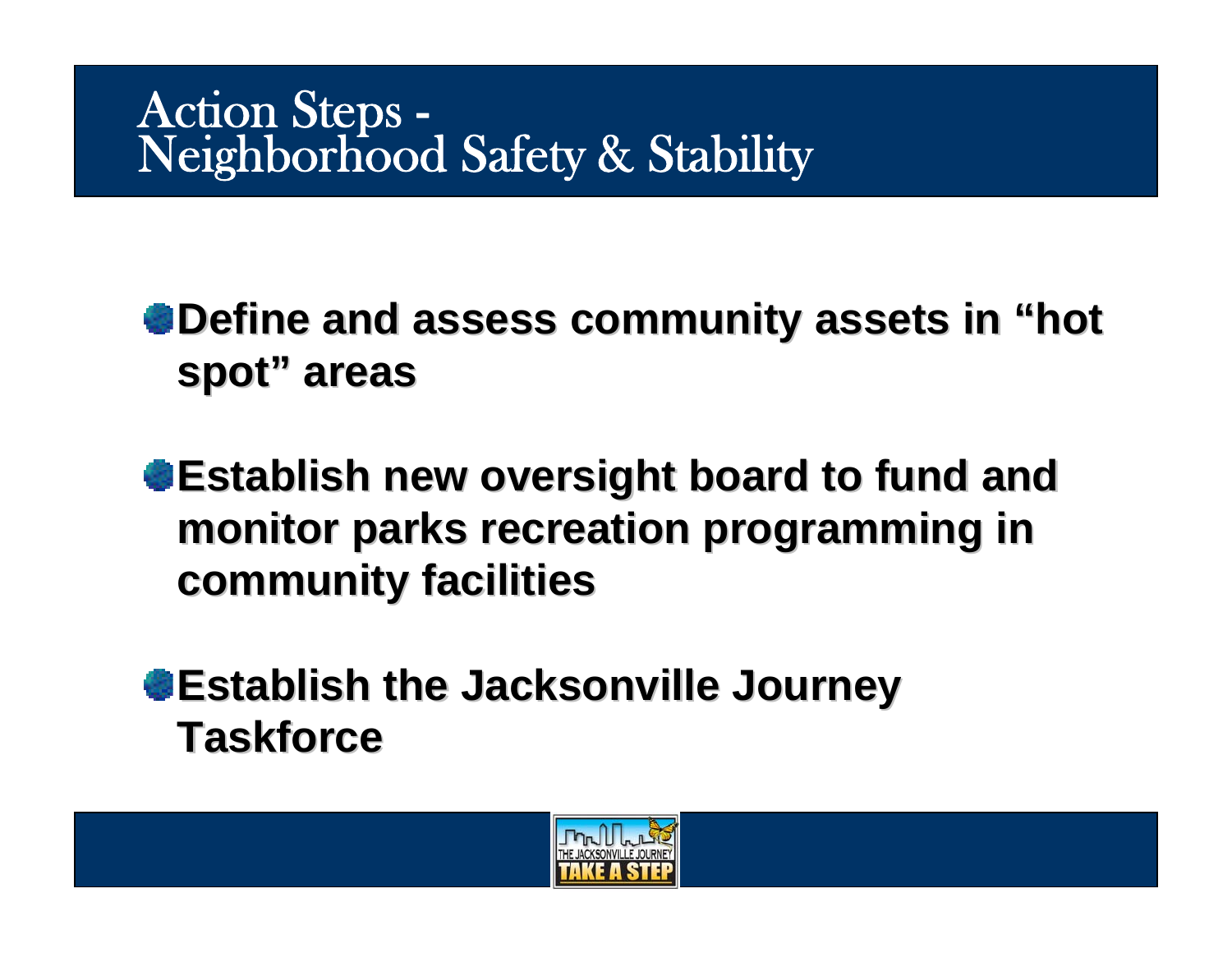#### Action Steps – Neighborhood Safety & Stability

#### **Support Crime-Free Multi-Family Housing**

**Support economic development focusing on commercial corridors in "hot spot" neighborhoods neighborhoods**

![](_page_25_Picture_3.jpeg)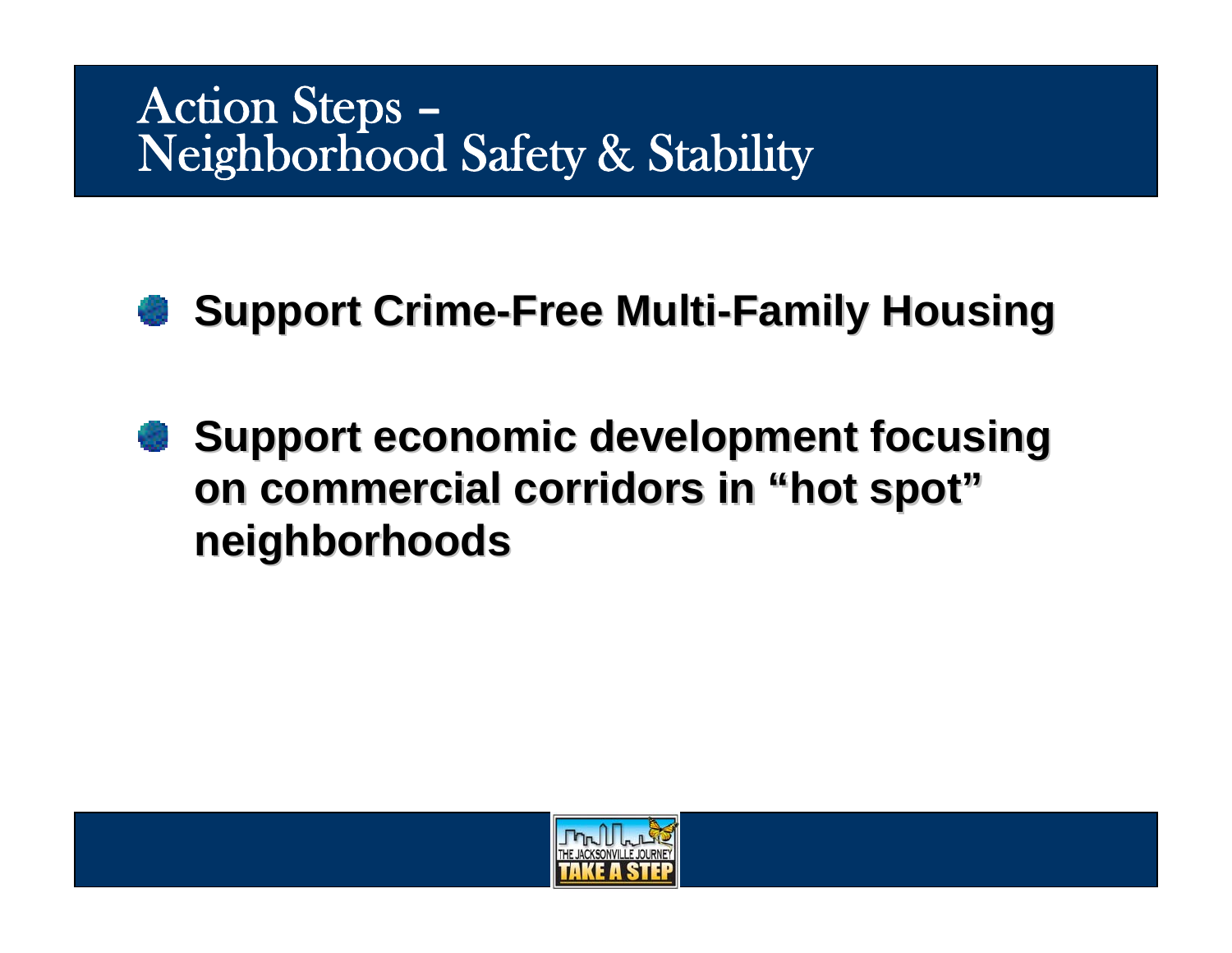![](_page_26_Picture_0.jpeg)

# Estimated Costs

![](_page_26_Picture_2.jpeg)